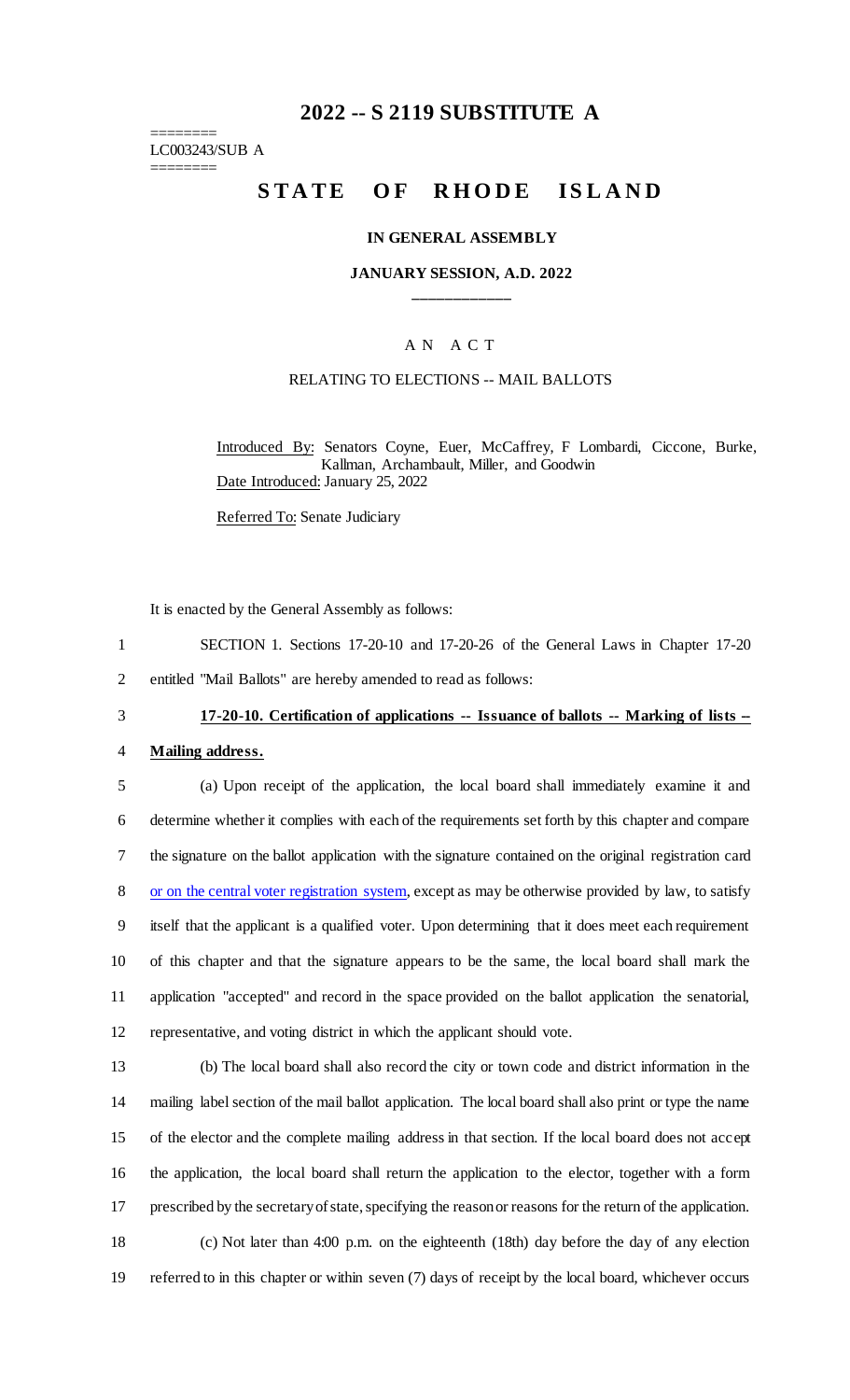1 first, the local board shall certify the applications to the secretary of state through the CVRS system central voter registration system as this procedure is prescribed by the secretary of state. Upon the certification of a mail ballot application to the secretary of state, the local board shall enter on the voting list the fact that a mail ballot application for the voter has been certified and shall cause the delivery of the certified mail ballot applications together with the signed certified listing thereof in sealed packages to the state board of elections.

 (d)(1) Upon the ballots becoming available, the secretary of state shall immediately issue and mail, by first-class mail, postage prepaid, a mail ballot to each eligible voter who has been certified. With respect to voters who have applied for these mail ballots under the provisions of § 17-20-2(1), the secretary of state shall include with the mail ballots a stamped, return envelope addressed to the board of elections.

 (2) The secretary of state shall include on the mail ballot envelope a numerical or alphabetical code designating the city or town where the voter resides. The secretary of state shall immediately thereafter indicate on the voter's record that the secretary of state has sent mail ballots; provided that this mark shall serve solely to indicate that a mail ballot has been issued and shall not be construed as voting in the election.

 (e) Prior to each election, the secretary of state shall also furnish to the chairperson of the state committee of each political party a list of the names and residence addresses of all persons to whom mail ballots have been issued. The secretary of state shall also furnish to a candidate for political office, upon request, a list of the names and residence addresses of all persons to whom mail ballots have been issued within his or her district.

 (f) If a ballot is returned to the secretary of state by the postal service as undeliverable, the secretary of state shall consult with the appropriate local board to determine the accuracy of the mailing address, and the secretary of state shall be required to remail the ballot to the voter using the corrected address provided by the local board. If the local board is unable to provide a different address than that to which the ballot was originally mailed, the ballot shall be reissued by the secretary of state to the board of canvassers in the city or town where the voter resides utilizing the numerical or alphabetical code established in subsection (d) of this section. The board shall then attempt to notify the voter at his or her place of residence that the ballot has been returned as undeliverable. The ballot must be voted and witnessed in accordance with the provisions of this chapter.

 (g) The acceptance of a mail ballot application by the board of canvassers and the issuance of a mail ballot by the secretary of state shall not create any presumption as to the accuracy of the information provided by the applicant or as to the applicant's compliance with the provisions of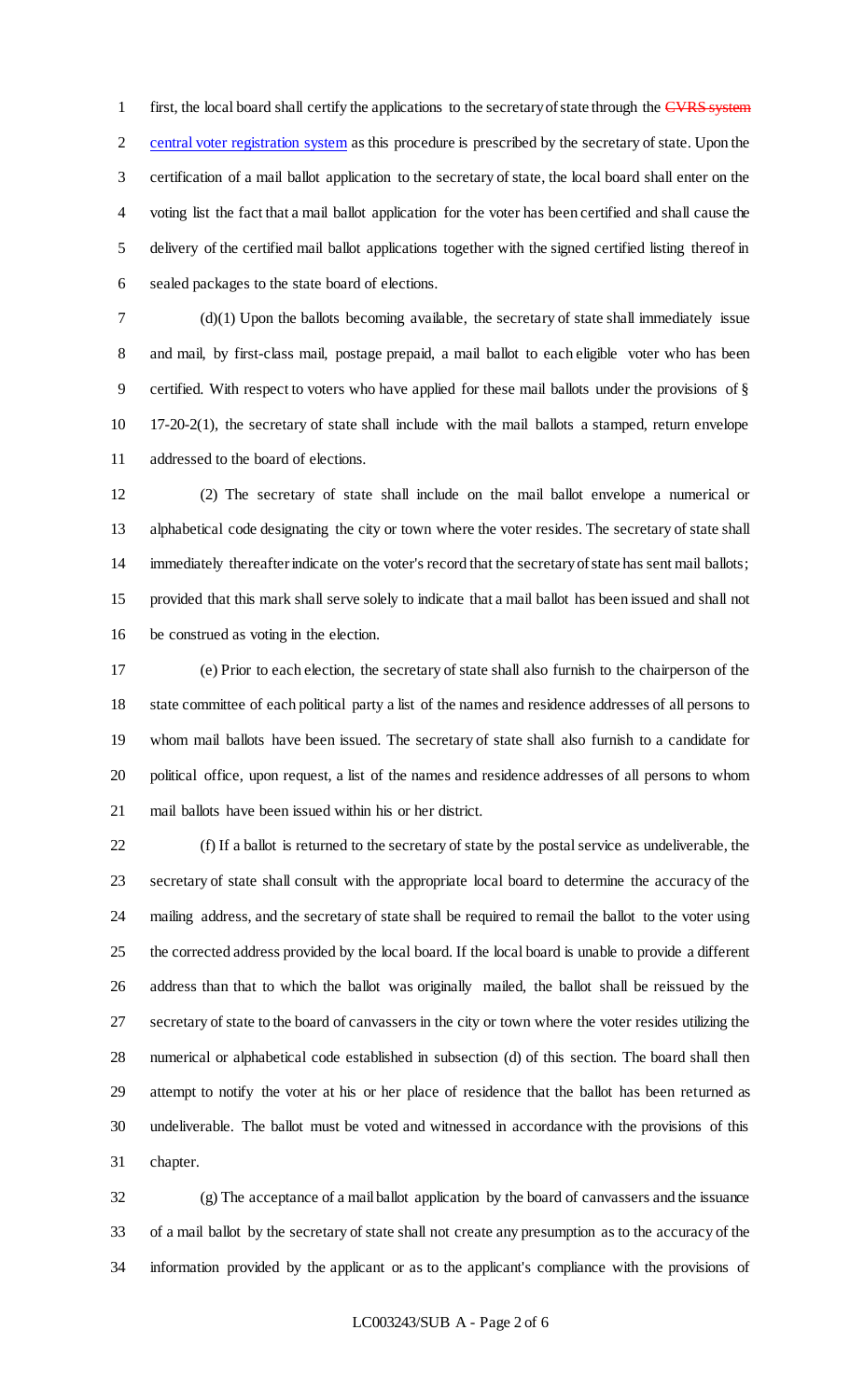this chapter. Any inaccuracy in the provided information or irregularity in the application may be raised as a challenge to the ballot before the board of elections at the time of certification. If the challenge raised at that time is meritorious, the ballot shall be voided.

 (h) Within two (2) business days of receipt by the local board, the board shall certify emergency mail ballot applications and shall cause the delivery of the emergency mail ballot applications, and certification sheet in sealed packages to the state board of elections.

## **17-20-26. Opening and counting of ballots.**

 (a)(1) Beginning prior to and continuing on election day the state board, upon receipt of mail ballots, shall keep the ballots in a safe and secure place that shall be separate and apart from the general public area and sufficiently monitored through security measures including security 11 cameras. The board shall:

(i) Open the outer envelope and attach the matching ballot application to the inner

13 certifying envelope;

(ii) Beginning fourteen (14), beginning twenty (20) days prior to and continuing on election

day, proceed to certify the mail ballots.

 (2) Notice of these sessions shall be given to the public on the state board of elections' 17 website<sub>;</sub> and the secretary of state's website, and announcements in newspapers 18 einer einer eine published posted at least twenty-four (24) hours before the commencing of any session. All candidates for state and federal office, as well as all state party chairpersons, shall be given 20 notice by telephone, email or otherwise of the day on which ballots affecting that candidate's district will be certified; provided, that failure to effect the notice shall in no way invalidate the ballots.

 (b) This processing shall be done within a railed space in the room in which it takes place, and the board shall admit within the railed space, in accordance with those rules that the board shall adopt, to witness the processing and certification of the ballots, the interested voter or the voter's representative, the candidates, or at least one representative of each candidate for whom votes are at the time being processed, and an equal number of representatives of each political party. These representatives shall be authorized in writing by the voter, the candidate, or the chairperson of the state committee of the political party, respectively, as the case may be. The board shall also, in accordance with these rules, admit representatives of the press and newscasting agencies and any other persons that it deems proper.

(c) At these sessions, and before certifying any ballot, the state board shall:

32 (1) Determine the city or town in which the voter cast his or her ballot and classify 33 accordingly; and

(2) Compare the name, residence, and signature of the voter with the name, residence, and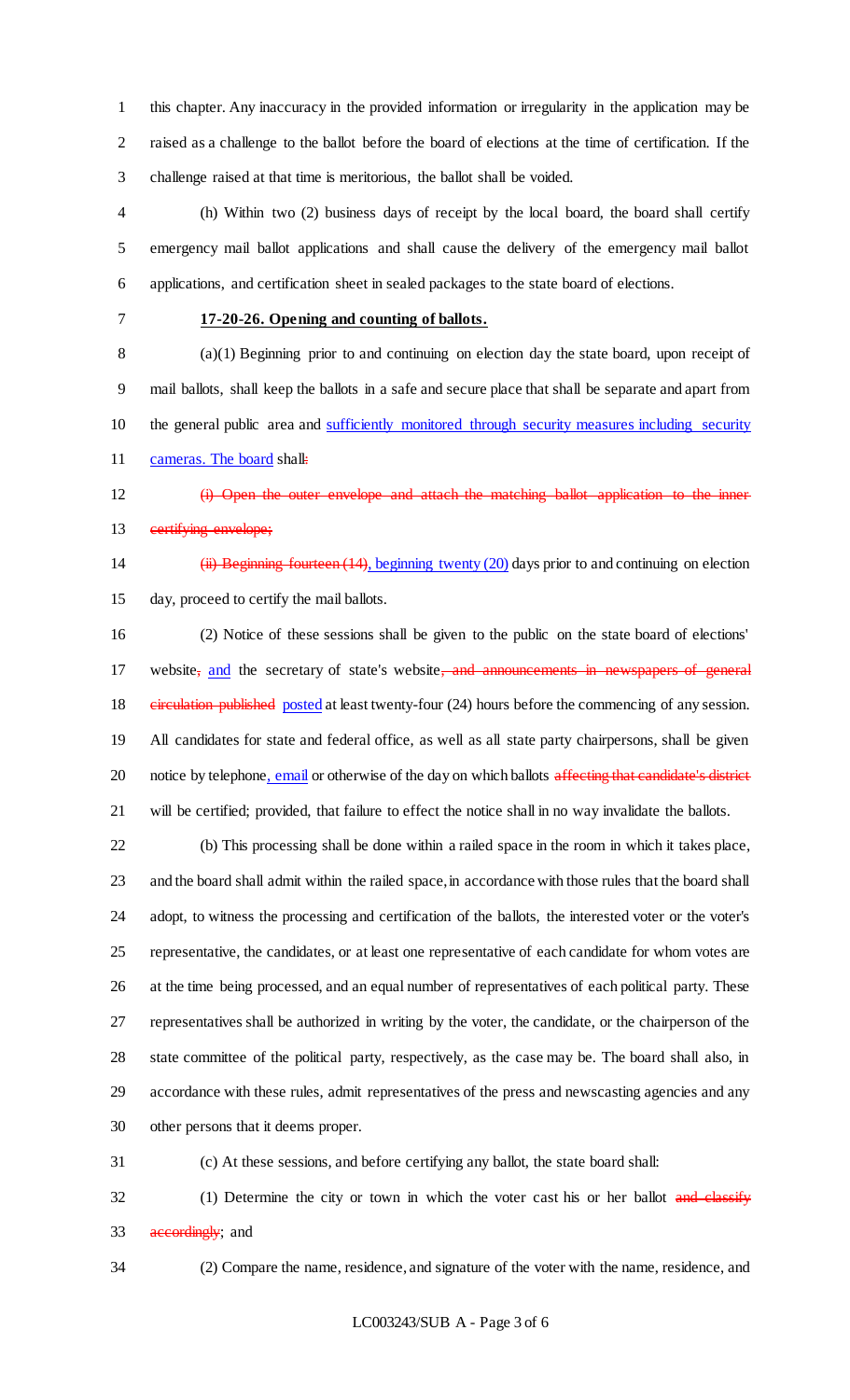1 signature on the central voter registration system ballot application for mail ballots and satisfy itself 2 that both signatures are identical. The board shall designate two (2) persons, to review and compare each voter's signature with the voter's signature found in the central voter registration system. If 4 both designees agree that the signatures match, the mail ballot shall proceed to be processed, certified and tabulated. In the event that one or both designees find a discrepancy with the voter's signature, the certification envelope shall then be reviewed by a pair of supervising board staff members. If the pair of supervising board staff members find that the signatures match, then the 8 mail ballot shall proceed to be processed, certified and tabulated. In the event that one or both supervising board staff members find a discrepancy in the voter's signature, the supervising board staff shall compare the signature on the certification envelope to the voter's ballot application. If 11 the pair of supervising board staff members find that those signatures match, then the mail ballot shall proceed to be processed, certified and tabulated. In the event that one or both supervising board staff members find a discrepancy in the voter's signature, the supervising board staff shall compare the signature on the certification envelope to the voter's ballot application. If the pair of supervising board staff members find that the signatures match, then the mail ballot shall proceed to be processed, certified and tabulated. In the event that one or both supervising board staff members find a discrepancy in the voter's signature, the certification envelope shall be segregated, and the board will notify the voter of the discrepancy, in accordance with regulations and 19 procedures promulgated by the board. Any segregated certification envelope that has not been cured or fully addressed by the voter, in accordance with the board's promulgated regulations and procedures, shall be reviewed by the board to make a final determination on the signature set forth on the certification envelope.

23 (d) [Deleted by P.L. 2015, ch. 259, § 1.]

24 (e) The board shall establish guidelines setting forth the grounds for challenging the 25 certification of mail ballots. These guidelines shall recognize that if a ballot can be reasonably 26 identified to be that of the voter it purports to be, and if it can reasonably be determined that the 27 voter was eligible to vote by mail ballot and if the requirements of § 17-20-2.1 were complied with, 28 it should not be subject to frivolous or technical challenge. The burden of proof in challenging a 29 mail ballot as not obtained and/or cast in conformance with this chapter is on the person challenging 30 the ballot. Once the irregularity is shown, the burden of proof shall shift to the person defending 31 the ballot to demonstrate that it is the ballot of the voter it purports to be, that the voter was eligible 32 to vote by mail ballot, and that all of the applicable requirements of § 17-20-2.1 were complied 33 with. The guidelines shall be adopted at a public meeting of the board and shall be made available 34 prior to the start of the certification process for mail ballots. The board shall promulgate regulations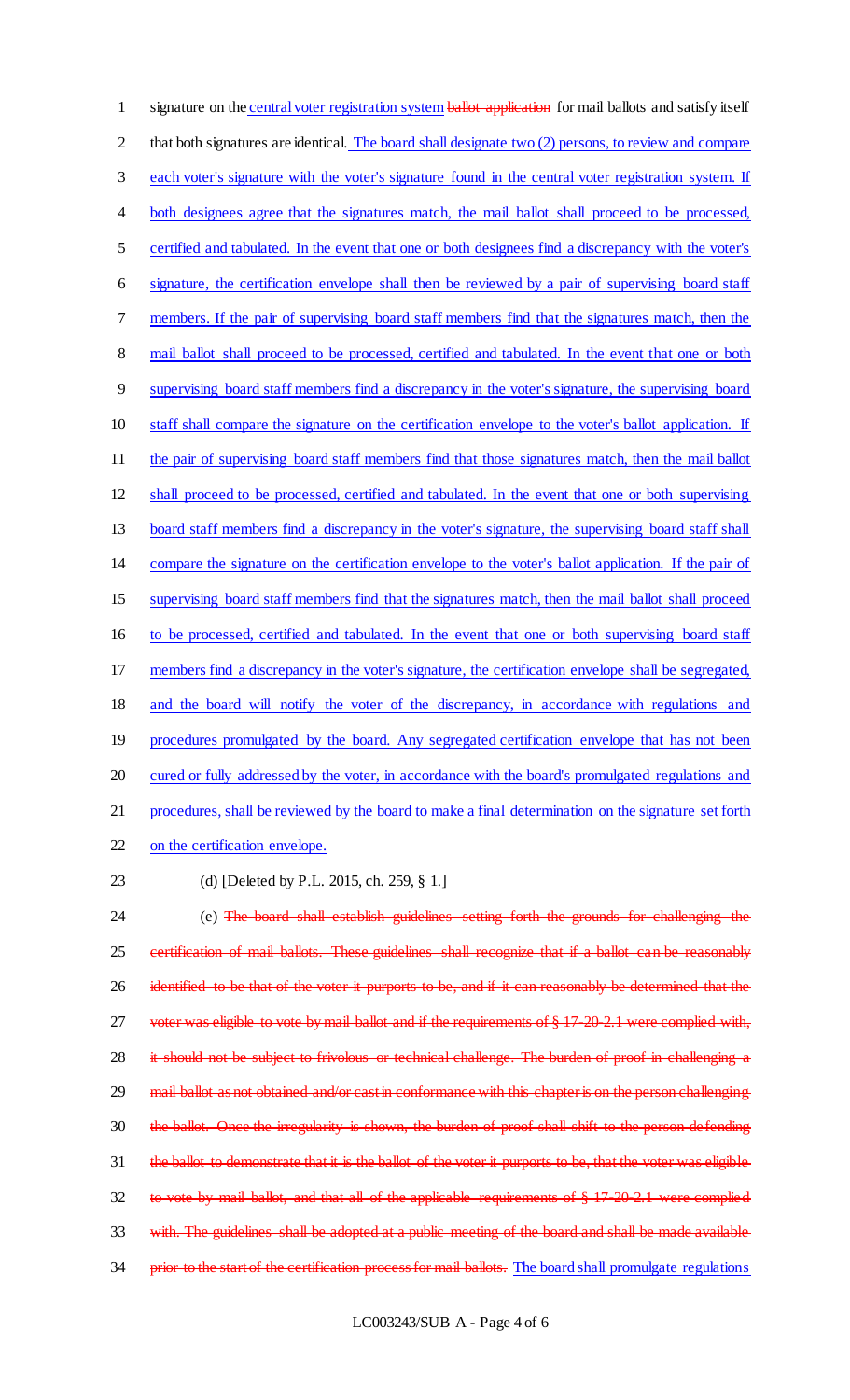that allow for challenges to the certification process by the interested voter, the voter's

representative, the candidates and representatives of the recognized political parties. Such

challenges shall be made to the executive director of the board, or the executive director's designee.

4 The decision of the executive director or designee, shall be subject to review by the board.

 (f) After processing and certification of the mail ballots, they shall be separated in packages 6 in accordance with their respective cities and towns, in the presence of the board and all other interested parties. Thereupon, in each instance the board staff shall open the enclosing envelope, and without looking at the votes cast on the enclosed ballot, shall remove the ballot from the 9 envelope. The state-board staff shall proceed to tabulate the ballots through the use of a central count optical-scan unit with the same effect as if the ballots had been cast by the electors in open town or district meetings.

 (g) When a local election is held at a time other than in conjunction with a statewide election, the state board, after the processing and certification of the mail ballots cast in the local election, shall package the local ballots to be promptly delivered in sealed packages, bearing upon the seals the signatures of the members of the board, to the appropriate local board which shall [a] thereupon proceed to count the ballots in the same manner and with the same effect as state mail ballots are counted by the state board.

 (h) When a local election is held in New Shoreham at a time other than in conjunction with a statewide election, the state board, after the processing and certification of the mail ballots cast in the local election, shall have the authority to count the ballots in the same manner and with the same effect as state mail ballots are counted by the state board in a statewide election. Once the ballots are counted, the results shall be sent via facsimile to the local board in New Shoreham.

SECTION 2. This act shall take effect upon passage.

======== LC003243/SUB A ========